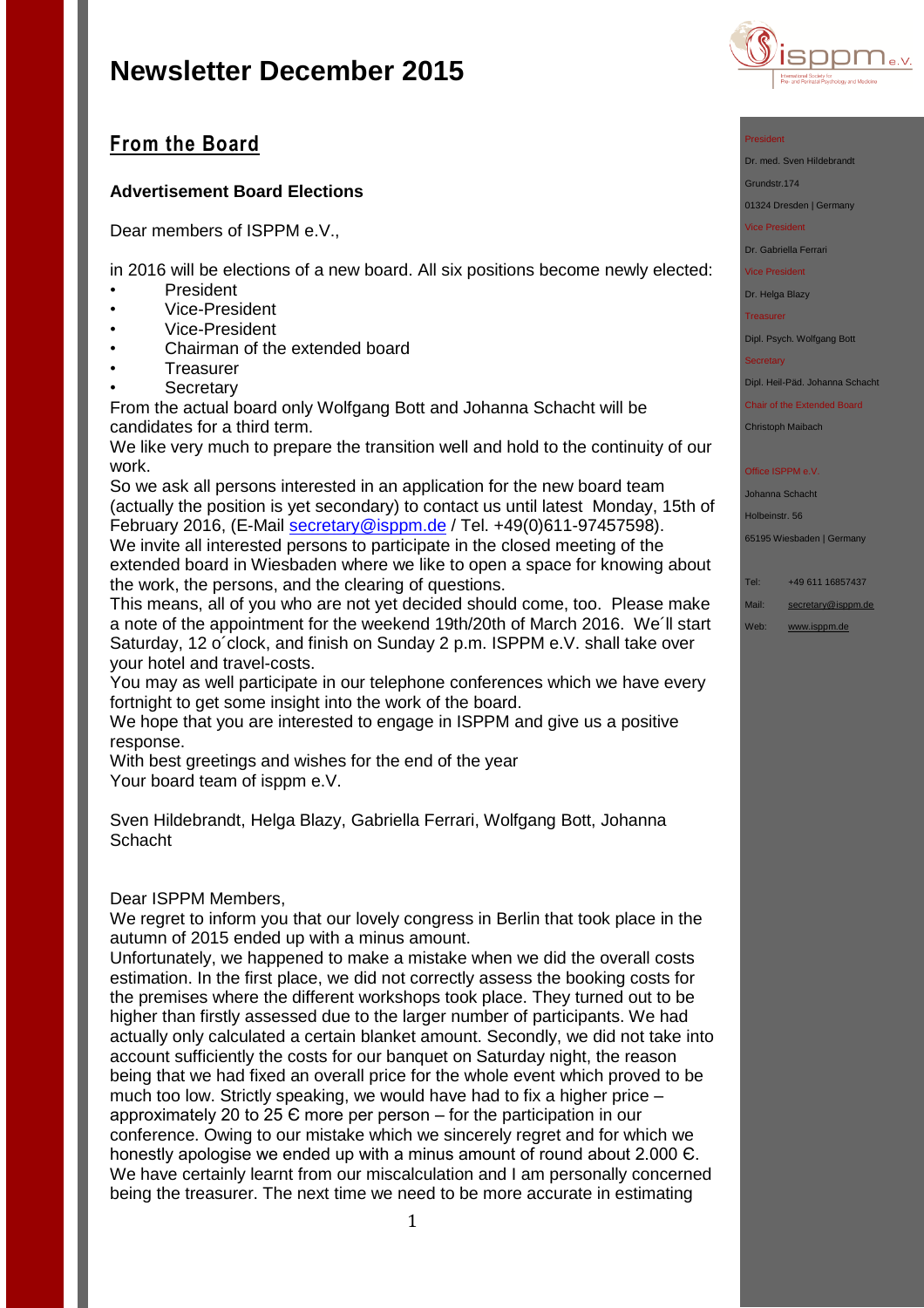

the costs for future events and especially for the locations we will be choosing. I sincerely hope that we will manage this issue in a better way and I will do my very best to avoid making the same mistake again.

Wolfgang Bott, Treasurer on behalf of the board team

# **From the Extended Board**

The ISPPM annual General Meeting that took place in Berlin adopted the formation of the following new Work Group:

## **Work Group "Womb Twin Survivor"**

Womb Twin Survivors have been suffering the lifelong prenatal trauma of having lost one or multiple twins during their mothers' pregnancy. This womb experience exerts an enormous stress on them, more so because being a primal trauma it cannot be recollected by the conscious mind. Consequently, no comprehensible anchor is being given for physical and/or psychogenic symptoms. The cellular memory where the loss of a twin is deeply engraved triggers time and time again memories on the physical level which are impossible to be dealt with cognizantly.

The new Work Group was founded to inform in depth professionals in the field but also those personally concerned about this trauma and its impacts on those who suffer from it.

The Work Group has agreed on persuing the following objectives:

- Creating a network of medical, psychological and physiotherapeutical competence provinces;
- Disseminating expert knowledge, new insights and offering comprehensive vantage points;
- Offering improved help for people needing and searching special support to empower them to come to terms with the trauma they have been suffering for so long;
- Sensitising obstetricians and midwives, as well as gynecologists to arouse growing awareness for this issue;
- Expanding therapeutical support extensively for those concerned and making it more transparent and accessible;
- Providing support on an interdisciplinary level aimed at achieving lasting and comprehensive healing of the traumas endured;
- Cooperating on a national and international level with associations, institutions and research facilities dealing with pre- and perinatal traumatherapy;
- Publizising the most recent research findings;
- Explaining the implications of the reproductive medicine on the unborn baby and its bonding requirements within the given family constellation.

Contact: Petra Becker and Britta Steinbach, E-Mail: [info@twin-light.de](mailto:info@twin-light.de)

Furthermore, it is planned to merge the 3 Work Groups "Ceasarean", "Relationoriented Birthing Culture" and the former Work Group "Prenatal Psychology for Midwives<sup>"</sup> into a single one carrying the new denomination "Prevention in **Obstetrics"**

### President

Dr. med. Sven Hildebrandt

Grundstr.174

01324 Dresden | Germany

Vice President

Dr. Gabriella Ferrari

Vice President

Dr. Helga Blazy

Treasurer

Dipl. Psych. Wolfgang Bott

**Secretary** 

Dipl. Heil-Päd. Johanna Schacht

Chair of the Extended Board Christoph Maibach

Office ISPPM e.V

Johanna Schacht Holbeinstr. 56

65195 Wiesbaden | Germany

Tel: +49 611 16857437

Mail: [secretary@isppm.de](mailto:secretary@isppm.de)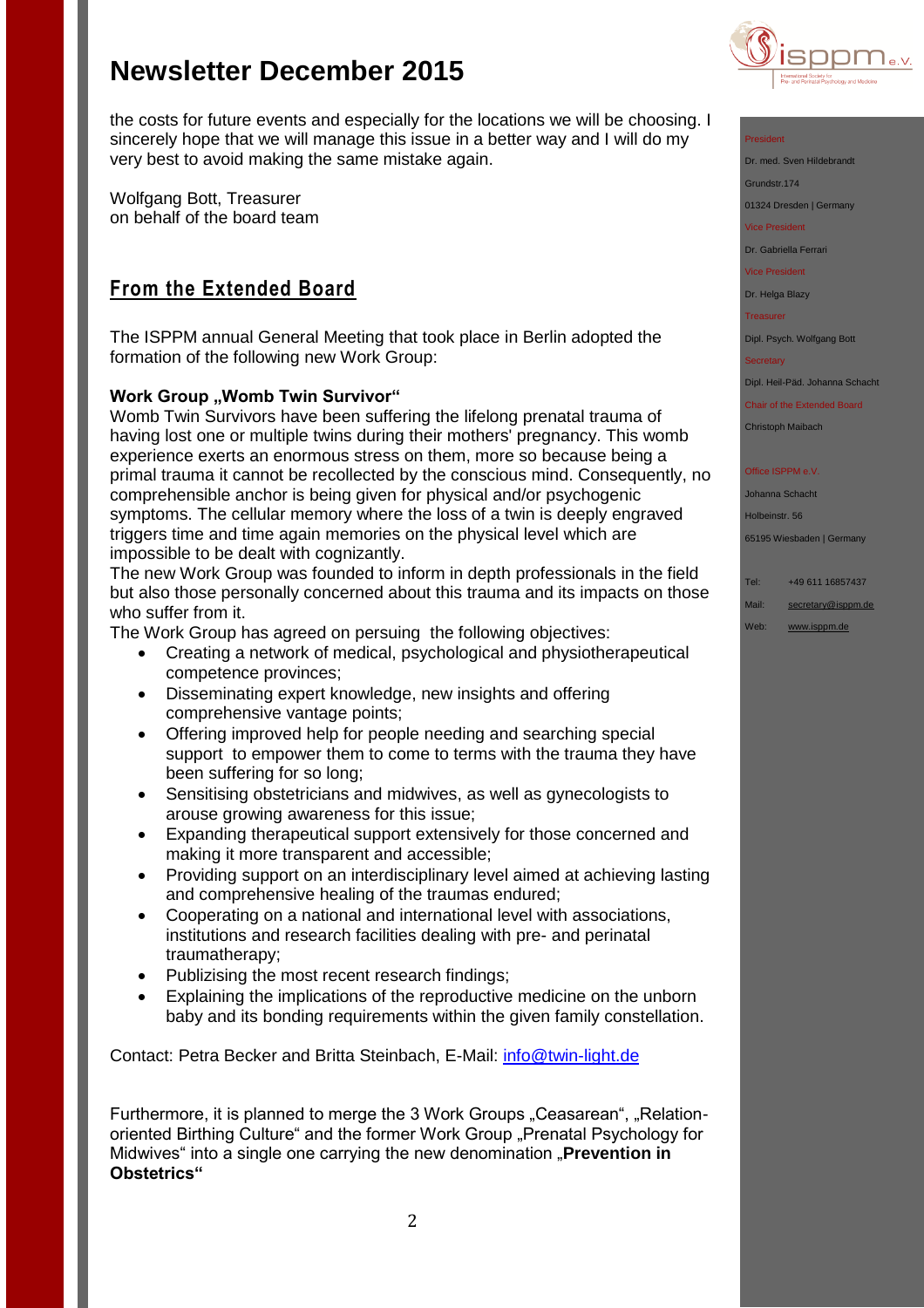

#### President

Dr. med. Sven Hildebrandt

Grundstr.174

01324 Dresden | Germany

Vice President

Dr. Gabriella Ferrari

Vice President

Dr. Helga Blazy

**Treasurer** 

Dipl. Psych. Wolfgang Bott

**Secretary** 

Dipl. Heil-Päd. Johanna Schacht

Chair of the Extended Board Christoph Maibach

#### **Office ISPPM e.V**

Johanna Schacht Holbeinstr. 56

65195 Wiesbaden | Germany

Tel: +49 611 16857437

Mail: [secretary@isppm.de](mailto:secretary@isppm.de)

Web: [www.isppm.de](http://www.isppm.de/)

An interdiscipinary team of therapists, obstetrics and midwives shall head the work group together. Contact: Judith Raunig, Vienna, E-Mail: [info@nach-dem-kaiserschnitt.at](mailto:info@nach-dem-kaiserschnitt.at)

The annual Conference also agreed on adopting the initiative to set up a **Work Group entitled "Children's Rights"** which should already take up its work provisionally until the work group would be formally founded at the next general meeting.

Contact: Rien Verdult, Gors-Opleeuw, Belgium, E-Mail: [rien.verdult@skynet.be](mailto:rien.verdult@skynet.be)

All 3 new Work Groups are looking for further members (especially widwives for the WG "Obstetrics"). In case of interest, please contact the persons indicated!

## **News from the Network**

**Current issues relating to the National Coalition**

# **NETZWERK ZUR UMSETZUNG DER UN-KINDERRECHTSKONVENTION**

NATIONAL COALITION DEUTSCHLAND

**Report on the Opening of a Monitoring Office for the implementation of the UN Convention on the Rights of the Child and concerning the hearing of the civil society in November 2015**

### **By Marita Klippel-Heidekrüger**

Translation: Christa Balkenhol-Wright



In honor of the 25 Anniversary of the adoption of the UN Convention of the Rights of the Child the German federal minister Manuela Schwesig promised to set up an independant Monitoring Office for the nationwide implementation of the UN Convention of the Rights of the Child. Minister Schwesig inaugurated this Office officially on November 17, 2015 which has been integrated into the premises of the German

Institute for Human Rights in Berlin. Members of the National Coalition Germany (N-K-D) were invited to the ceremony, among which were also representatives of the ISPPM.

The Monitoring Office is supposed to act as an independant body being



financially supported during the next two years by the German Federal Ministry for Family Affairs, Senior Citizens, Women and Youth in form of a financial aid amounting to 690.000  $\epsilon$ .

As the Head of the new Monitoring Office, Claudia Kittel, explained the main tasks of this Office will be to identify problems with the implementation of the UN Convention of the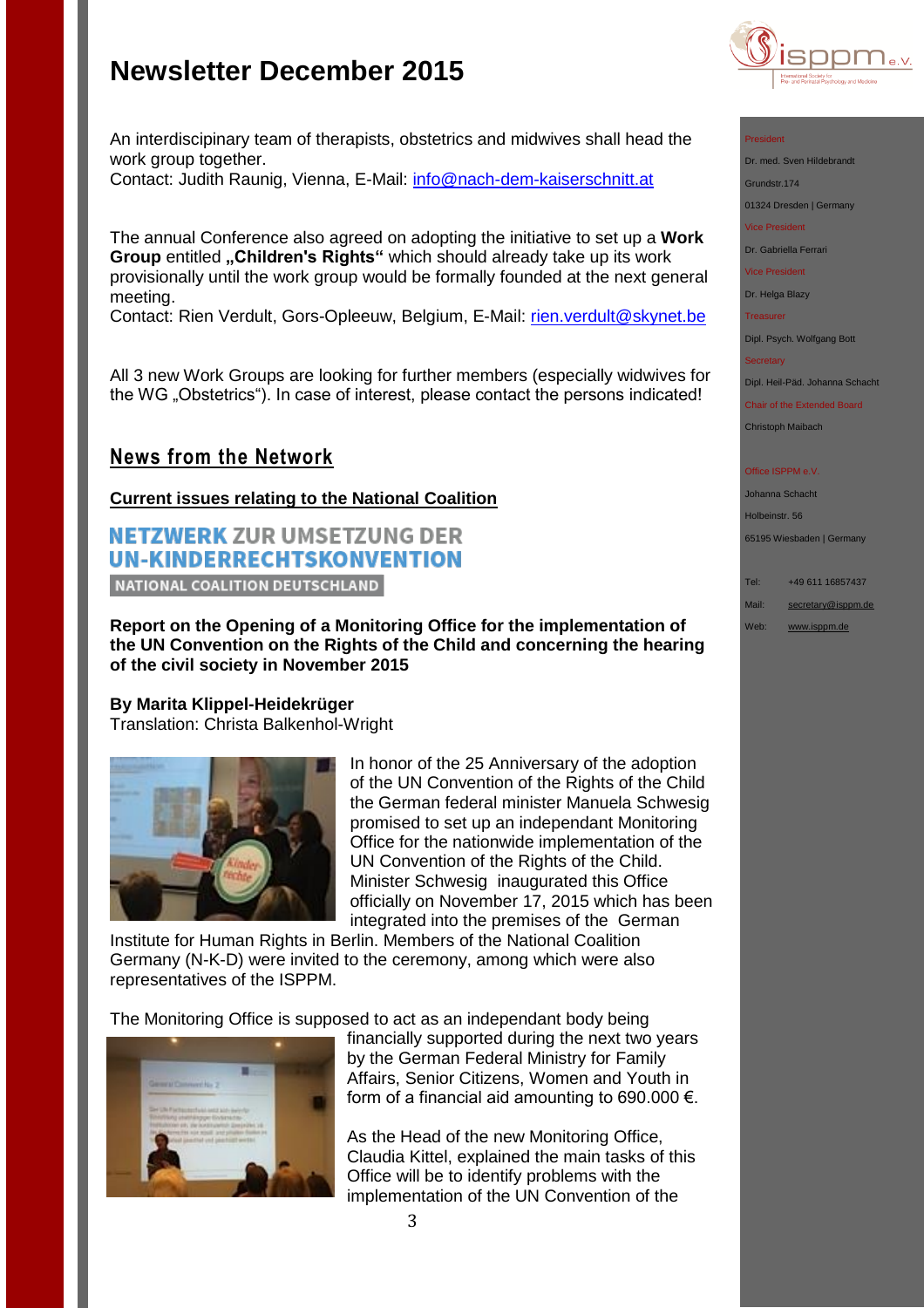

#### President

Dr. med. Sven Hildebrandt Grundstr.174

01324 Dresden | Germany Vice President

Dr. Gabriella Ferrari

Vice President

Dr. Helga Blazy

Treasurer

Dipl. Psych. Wolfgang Bott

**Secretary** 

Dipl. Heil-Päd. Johanna Schacht

Chair of the Extended Board Christoph Maibach

**Office ISPPM e.V** 

Johanna Schacht Holbeinstr. 56 65195 Wiesbaden | Germany

Tel: +49 611 16857437

Mail: [secretary@isppm.de](mailto:secretary@isppm.de)

Web: [www.isppm.de](http://www.isppm.de/)

Rights of the Child. The Office's tasks will be monitoring, documenting and checking ongoing activities as well as networking, pointing out shortcomings and proposing improvements. The Office will also play a consultative role in political decision-making processes both with regard to legislation and political discussions and by means of intensive persuasion efforts it will play an active part in scientific and other expert discourses.

While enjoying some fine food we succeeded time and again in drawing attention to one of the most important ISPPM concerns which is to integrate the "pre- and perinatal child" into the Monitoring Office's task programme. During the inaugurating ceremony we even managed to capture the interest of younger representatives of some NGOs, mainly journalists and moderators.

The same day, the ISPPM, being a "cooperative member" of the National Coalition for the implementation of the UN Convention on the Rights of the Child, was also invited to take part in the First Consultation of the Civil Society. Approximately 65 other participants representing different NGOs and being member of the National Coalition Germany were also present. We were all given the opportunity to answer questions asked by the staff of the Monitoring Office.

The following questions were being asked in 5 different workshops:

- Which of the children's rights are being violated?
- What needs to be changed?
- What are the representatives' expectations concerning the implementation of the UN Convention on the Rights of the Child in Germany which was already adopted in 1989, as well as concerning its benefits for their respective organisations and how could the Monitoring Office help to reach these aims?
- Which target groups do the participants in this meeting represent?

These Workshops offered the opportunity to refer to the deficits in securing prenatal mother-child protection. The participating representatives welcomed the information that the ISPPM is focussing on the deficiencies covering the period from the 13 to the 42 gestation week. Some participants made helpful comments in that matter. However, one aspect remains essential which is the preservation of the women's right of self-determination, with all participants agreeing to that.

The Head of the Monitoring Office, Claudia Kittel, admitted in a personal conversation during a break that prematernity medical care and birth are increasingly being dominated by technical surveillance and governed by economic considerations and that they neither satisfy the needs of the future mother respectively parents nor those of the unborn child.

Dominik Bär, research assistant, asked for the position paper entitled "Deficits in Prenatal Mother/Child Protection" that was edited by the organisation GreenBirth e.V. (registered association) who was in charge of this project. He also asked GreenBirth for the translation of Bruce Abramson's lecture on "Background Information about the UN Convention on the Rights of the Child (Geneva 2004)" that had been translated by GreenBirth members in 2015.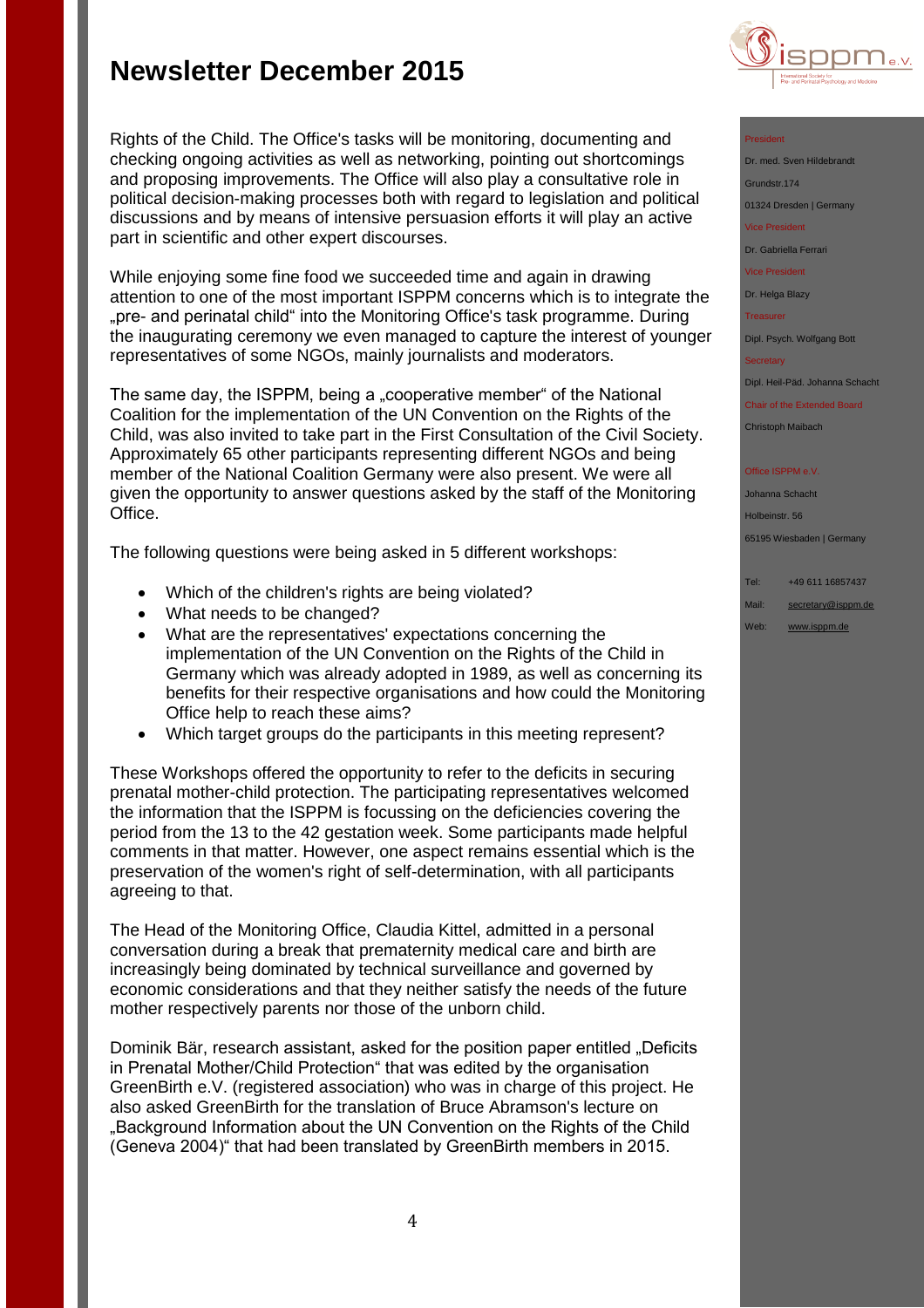

#### President

Dr. med. Sven Hildebrandt Grundstr.174

01324 Dresden | Germany

vice President

Dr. Gabriella Ferrari

Vice President

Dr. Helga Blazy

**Treasurer** 

Dipl. Psych. Wolfgang Bott

**Secretary** 

Dipl. Heil-Päd. Johanna Schacht

Chair of the Extended Board Christoph Maibach

#### ffice ISPPM e.V

Johanna Schacht Holbeinstr. 56

65195 Wiesbaden | Germany

Tel: +49 611 16857437

Mail: [secretary@isppm.de](mailto:secretary@isppm.de)

Web: [www.isppm.de](http://www.isppm.de/)

I had the overall impression that the deficiencies in prenatal mother/child protection attracted the wide interest of the people responsible within the Monitoring Office. I am confident that they will certainly welcome the extensive knowledge about the importance of the prenatal period that our ISPPM Society can provide.

Representatives of other members of the National Coalition Germany at times also showed some open interest.

If GreenBirth and the ISPPM succeed in creating within the Monitoring Office a lobby for the rights of the unborn child, similar to the one that was set up by the Disabled Rights Organizations in the fold of the National Coalition Germany and in accordance with the Disabled Rights Convention, then the prenatal child will also gain political clout. It was very touching to assist in the "hour of birth" so to speak of the Monitoring Office for the implementation of the UN Convention on the Rights of the Child in my capacity of ISPPM and GreenBirth representative.

### **New Executive Committee at OMAEP**



The World Organization OMAEP held a symposium in Paris on October 10 entitled "Prenatal Education, a Solution for Our Society" which was followed by the General Assembly on October 11 and 12 who elected a new Executive Committee composed as follows:

President: Gheorghe Anton, President of the Swiss Association AIP 1. Vice-President: Lavinia Nanu, President of the Roumanian AEP 2. Vice-President: Carla Machado, President of the Brasilian ANEP Secetary General: Ioanna Mari, former President of OMAEP 1. Treasurer: Denis Ray, associate President of the Swiss AIP 2. Treasurer: Evelyne Lemoigne, President of the French ANEP Administration: Evelyne Routier, associate President of the French ANEP Administration: Pilar Vizcaino, President of the Spanish ANEP

We convey our gratitude to Marie-Luise Schneider, member of the executive board of the German ANEP ("VvE e.V.") for representing the ISPPM e.V. at this very important OMAEP conference.

**APPPAH has a new logo**:<https://birthpsychology.com/>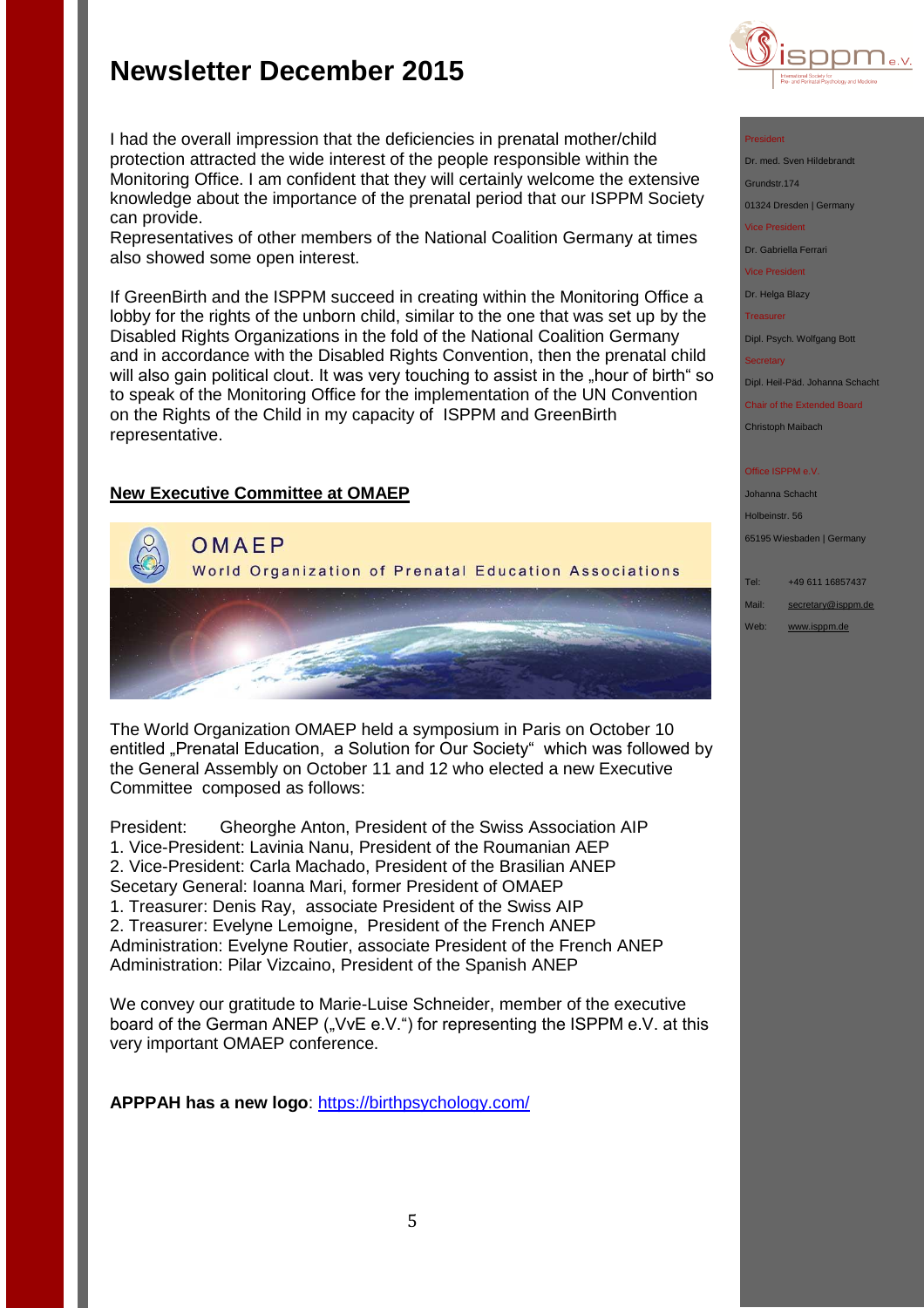

## **Film Project: "Die sichere Geburt" ("Giving Birth Safely")**

The German film maker Carola Hauck finances her project with the help of donations that are being collected via the ISPPM. The reason for this being to obtain the approval of the non-profit status from the tax authorities.

Become a film producer and contribute to the realisation of this important documentation by donating money to this project.

See: <http://www.die-sichere-geburt.de/finanzierung.html>

Please, visit our **[Facebook-site](https://www.facebook.com/pages/ISPPM-eV/124066644364106)** for more information.

# **Events Diary**

## **Dates isppm e.V.**

**19/20 March 2016 Meeting of the extended board and the scientific advisory board of isppm e.V. Beginning: Saturday 12.00 h, End: Sunday 14.00 h** Wilhelm-Kempf-Haus, Wiesbaden

**10 – 12 June 2016 Bonding Analysis Conference in Cologne** Contact: Helga Blazy [nc-blazyhe@netcologne.de](mailto:nc-blazyhe@netcologne.de)

**October 21 – 23, 2016 28th Annual Conference in Stolpen near Dresden Integration and coherence** Prenatal Psychology in Science, Research, Education and Practice of Obstetrics, Pediatrics and Psychotherapy

#### President

Dr. med. Sven Hildebrandt

Grundstr.174

01324 Dresden | Germany

Vice President

Dr. Gabriella Ferrari

Vice President

Dr. Helga Blazy

Treasurer

Dipl. Psych. Wolfgang Bott

#### **Secretary**

Dipl. Heil-Päd. Johanna Schacht

Chair of the Extended Board Christoph Maibach

#### Office ISPPM e.V

Johanna Schacht Holbeinstr. 56

65195 Wiesbaden | Germany

Tel: +49 611 16857437

- Mail: [secretary@isppm.de](mailto:secretary@isppm.de)
- Web: [www.isppm.de](http://www.isppm.de/)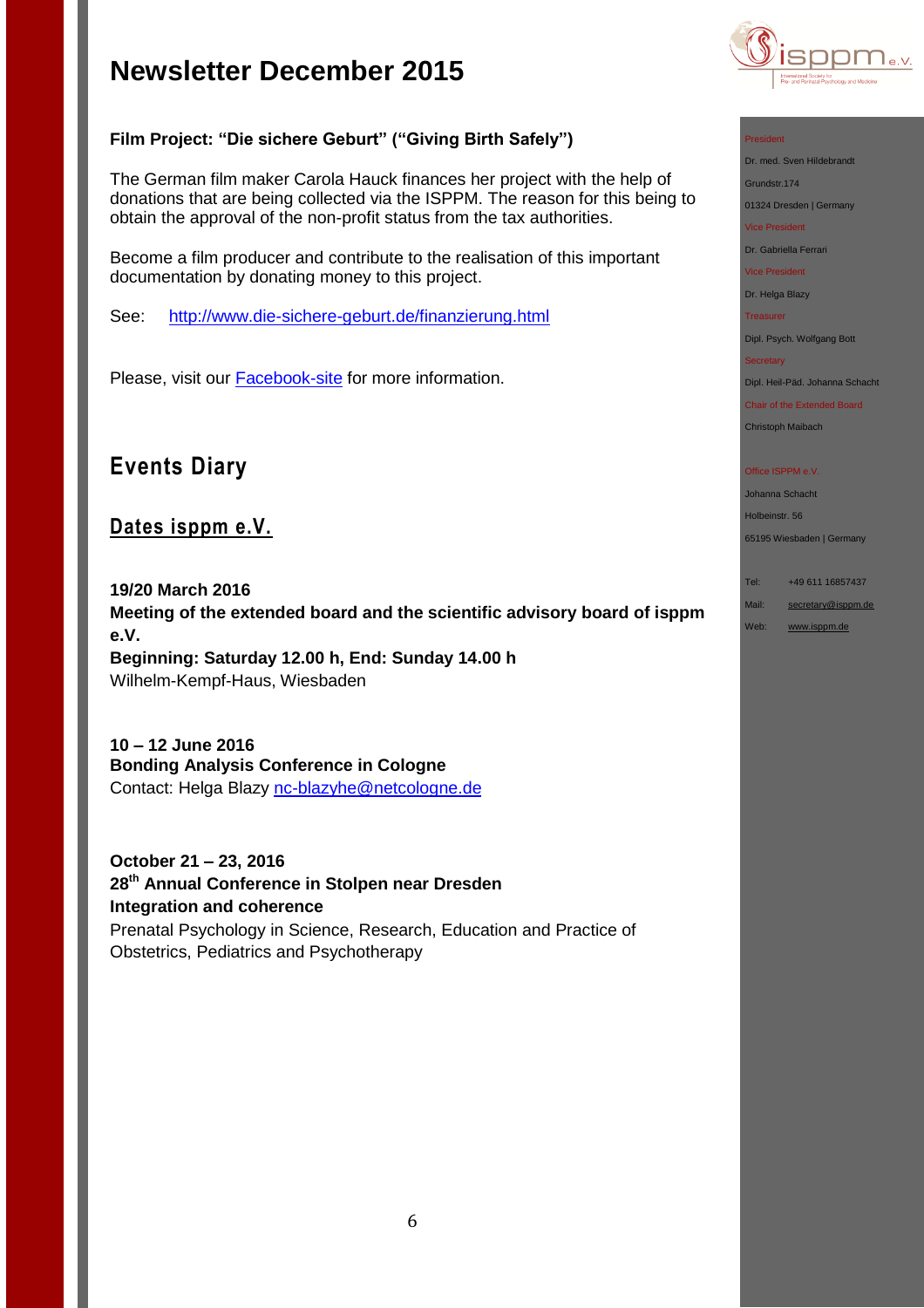

## **Dates Conferences and Congresses**

**January 14 – 17, 2016 The World Congress on Recurrent Pregnancy Loss (WCRPL 2016)** Cannes, France [www.wcrpl.com](http://www.wcrpl.com/)

**February 12/13, 2016 The 13th National Congress of the HSPPM**  Hungarian Society of Prenatal and Perinatal Psychology and Medicine **Life inside the womb - growth potentials in the pre- and perinatal period. Perinatal programming, vegetative imprinting, primal health**  Budapest, Hungary Program: [http://www.mpppot.hu](http://www.mpppot.hu/homepage/index.php/eng-2016-congress) Language: The conference is held in Hungarian, but on request with English interpretation. Accredited by OFTEX, code number: 60398, number of points: 12 Updates about the Congress at: [https://www.facebook.com/mpppot/](https://www.facebook.com/mpppot/info/?tab=page_info) Contact: [mpppot@gmail.com](mailto:mpppot@gmail.com)

**April 6–10, 2016 Midwifery Today Conference "Honoring Our Past, Embracing Our Future"** Harrisburg, Pennsylvania <http://midwiferytoday.com/conferences/Harrisburg2016/default.asp>

**May 29 – June 2, 2016** 15th WAIMH World Congress **Infant Mental Health in a rapidly changing world: Conflict, adversity, and resilience** Hosted by Israeli and Palestinian Infant Mental Health Associations, Prague <http://www.waimh.org/i4a/pages/index.cfm?pageid=3298>

**September 3 – 9, 2016 Healthy Birth, Healthy Earth** A Findhorn Foundation Conference <https://www.findhorn.org/programmes/193/>

#### President

Dr. med. Sven Hildebrandt

Grundstr.174 01324 Dresden | Germany

Vice President

Dr. Gabriella Ferrari

Vice President

Dr. Helga Blazy

Treasurer

Dipl. Psych. Wolfgang Bott

#### **Secretary**

Dipl. Heil-Päd. Johanna Schacht

Chair of the Extended Board

Christoph Maibach

#### Office ISPPM e.V

Johanna Schacht Holbeinstr. 56 65195 Wiesbaden | Germany

Tel: +49 611 16857437 Mail: [secretary@isppm.de](mailto:secretary@isppm.de)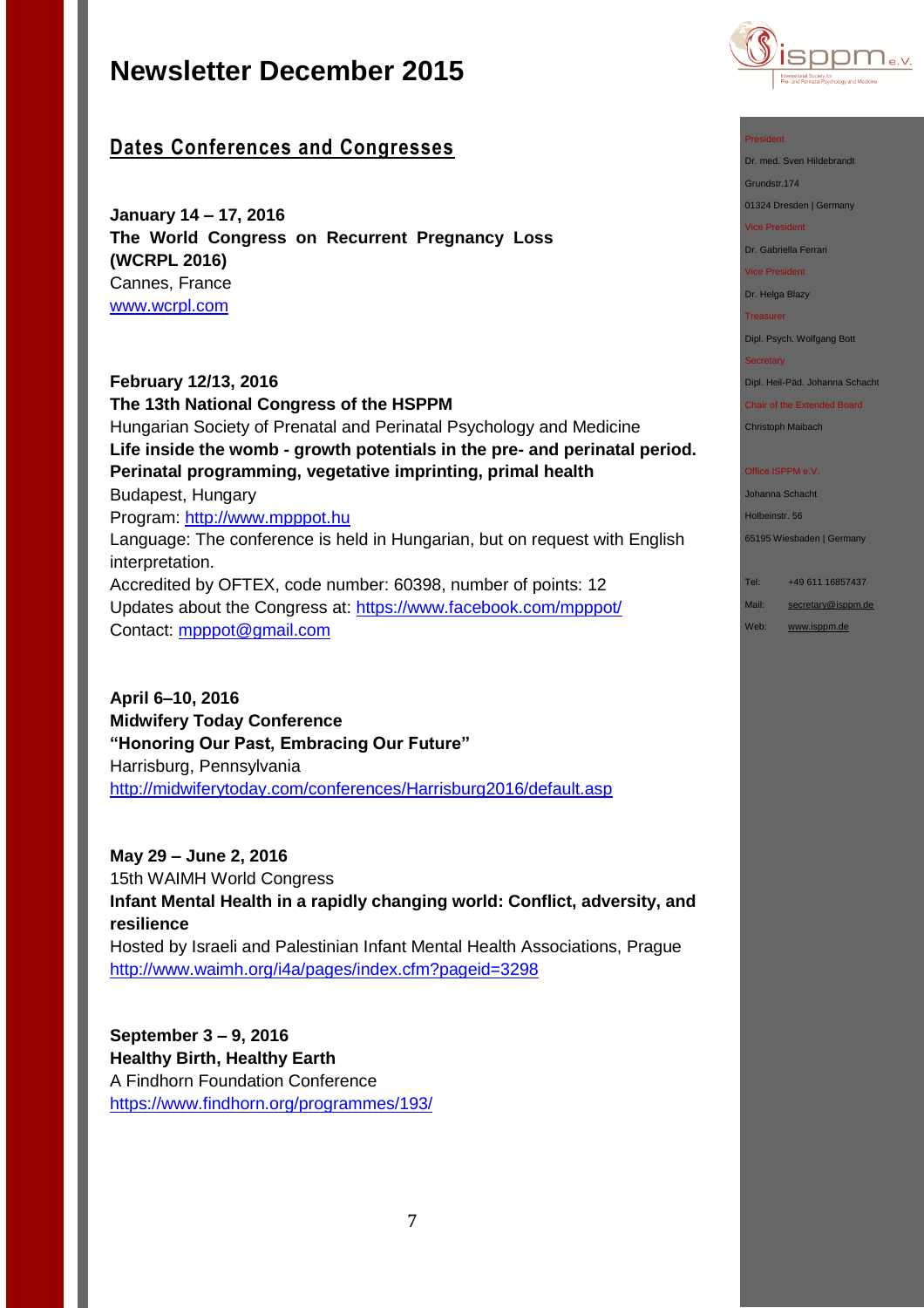**1./2. Oktober 2016 Attachment Parenting Congress** Hamburg [http://www.attachment-parenting-kongress.de](http://www.attachment-parenting-kongress.de/)

**October 07 – 09, 2016**  15<sup>th</sup> International Attachment Conference **Attachment and emotional Violence** Munich <http://bindungskonferenz-muenchen.de/1-1-Home.html>

**19 – 23 October 2016** Midwifery Today Conference **"Birth Is a Human Rights Issue"** Strasbourg, France <http://midwiferytoday.com/conferences/Strasbourg2016/>

**January, 2017 Human Rights in Childbirth: India Conference** Bangalore, India [humanrightsinchildbirth.com/india-conference/](http://humanrightsinchildbirth.com/india-conference/)

## **Further Education/Workshops**

In the Netherlands: **Integrative Baby Therapy Training** Trainings leader: Matthew Appleton, Assistant: Yvonne Welling Pre- and perinatal birth psychology: Professional and practice oriented one day intro: 23th January 2016 module 1: 11,12,13 march 2016 module 2: 10,11,12 June 2016 module 3: 7,8,9 October 2016 module 4: 27,28,29 January 2017 module 5: 19,20,21 Mai 2017 module 6: 6,7,8 October 2017 Location: Rotterdam / The Hague area More information:<http://www.conscious-embodiment.co.uk/> Registration: Yvonne Welling [integrativebabytherapytraining@gmail.com](mailto:integrativebabytherapytraining@gmail.com)

In Belgium: **"Healing from the very beginning"** Intro Course Pre- and perinatal psychotherapy With Max Peschek (IPPE), Assistants: Sylvie Geerdens and Marleen Dols 22 - 24 April 2016



#### President

Dr. med. Sven Hildebrandt

Grundstr.174 01324 Dresden | Germany

Vice President

Dr. Gabriella Ferrari

Vice President

Dr. Helga Blazy

Treasurer

Dipl. Psych. Wolfgang Bott

#### **Secretary**

Dipl. Heil-Päd. Johanna Schacht

Chair of the Extended Board Christoph Maibach

#### Office ISPPM e.V

Johanna Schacht Holbeinstr. 56 65195 Wiesbaden | Germany

Tel: +49 611 16857437

Mail: [secretary@isppm.de](mailto:secretary@isppm.de)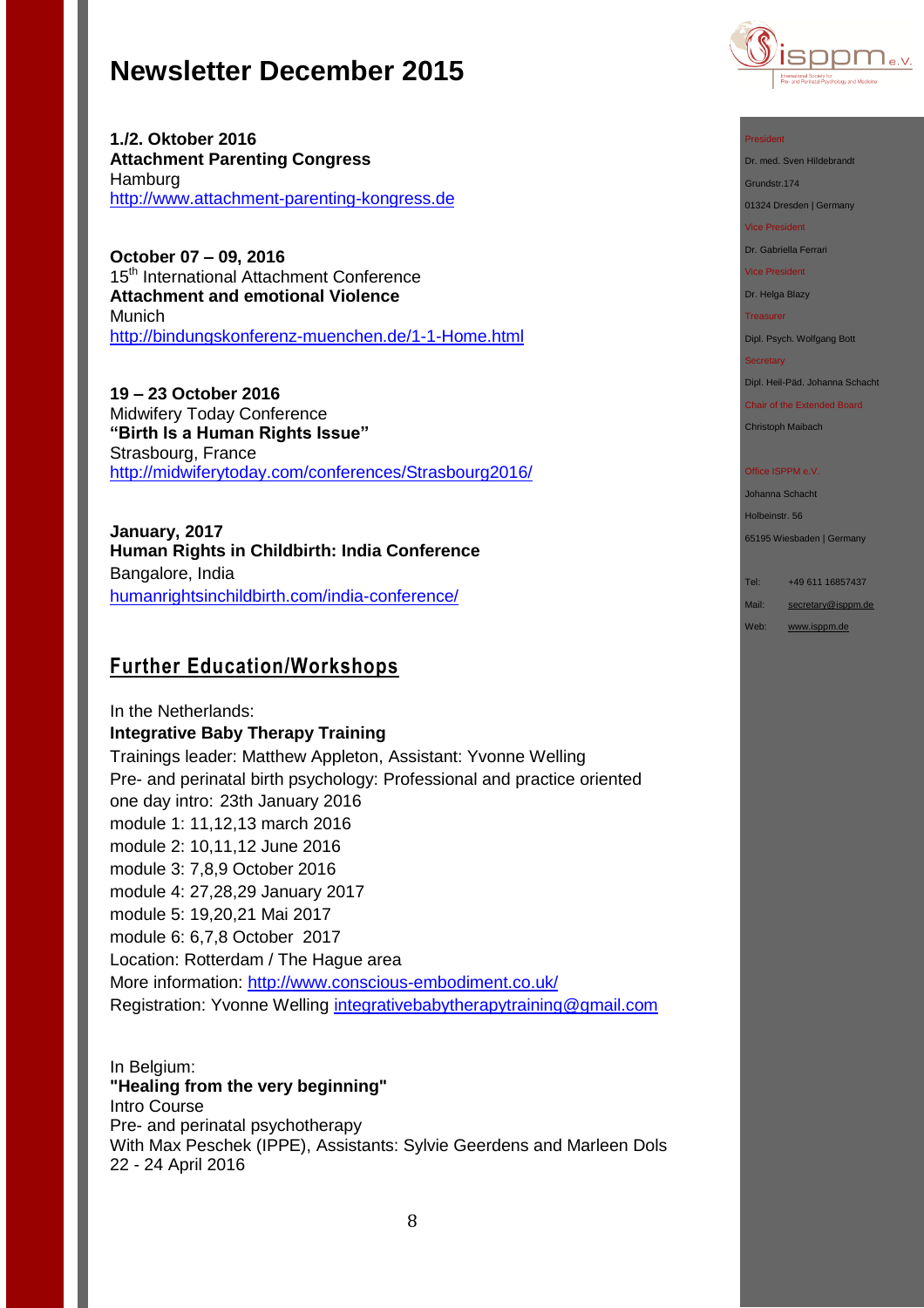

#### President

Dr. med. Sven Hildebrandt

Grundstr.174

01324 Dresden | Germany

Vice President

Dr. Gabriella Ferrari

Vice President

Dr. Helga Blazy

Treasurer

Dipl. Psych. Wolfgang Bott

**Secretary** 

Dipl. Heil-Päd. Johanna Schacht

Chair of the Extended Board Christoph Maibach

Office ISPPM e.V

Johanna Schacht Holbeinstr. 56

65195 Wiesbaden | Germany

Tel: +49 611 16857437

Mail: [secretary@isppm.de](mailto:secretary@isppm.de)

Web: [www.isppm.de](http://www.isppm.de/)

The intro-course is suited for anyone who is interested in pre- and perinatal psychology and his personal process, especially pediatricians, gynecologists, body- and psychotherapists, craniosacral therapists, osteopaths, lactation consultants, nurses and midwives.

The course will be held in English. Translation in German and Dutch is possible. Information: Marleen Dols, [marleendols@online.nl](mailto:marleendols@online.nl)

More Information:<http://www.therapie-bremen.eu/pages/kurse/einfuehrung.php>

### In Switzerland:

**Advanced Embodiment Course**

With Karlton und Kathryn Terry and Peter Schindler **Lessons from the hourglass**: 5 - 10 November 2015 **The Art of the Tryptic**: 12 - 17 November 2016 Seminarhotel Wasserfallen bei Basel (Schweiz) [http://www.ippe.info/courses/embodiment\\_hourglass\\_classes.html](http://www.ippe.info/courses/embodiment_hourglass_classes.html)  Registration: Max Peschek, [peschek.max@t-online.de,](mailto:peschek.max@t-online.de) +49 (0)421 7 3210

Karlton Terry will be in Basel twice for **Baby Clinic:** 23/24 April 2016 19/20 November 2016

## **Birth journey – Self-awareness Workshop**

with M. Appleton & Jenni Meyer Fr Mai 6, 2016, 10:00h - So Mai 8, 2016, 17:00 h Seminar-Hotel Rigi am See, Weggis in Weggis

The complete **seminar program of ISPPM Switzerland** here:

<http://www.isppm.ch/programm/>

### In Austia:

**Babytherapy Advanced Workshop** with Karlton Terry: Treatment of IVF-Babys Teilnahmevoraussetzung: Abschluß der Babytherapie-Ausbildung Location: Wienna Date: October 30 - November 2, 2015 Information and registration: Claudia Versluis, [claudia.versluis@aon.at](mailto:claudia.versluis@aon.at)

## In Germany:

**Foundation course** 

2017-2020, with Max Peschek und Team in Parin, Germany: Information and registration: Max Peschek, [peschek.max@t-online.de](mailto:peschek.max@t-online.de) +49 (0)421 7 3210

In England: Courses with Matthew Appleton and Jenni Meyer: **Soul Loss: A Pre and Perinatal Perspective**

**The Birth Journey – Honouring the Untold Story and others:**